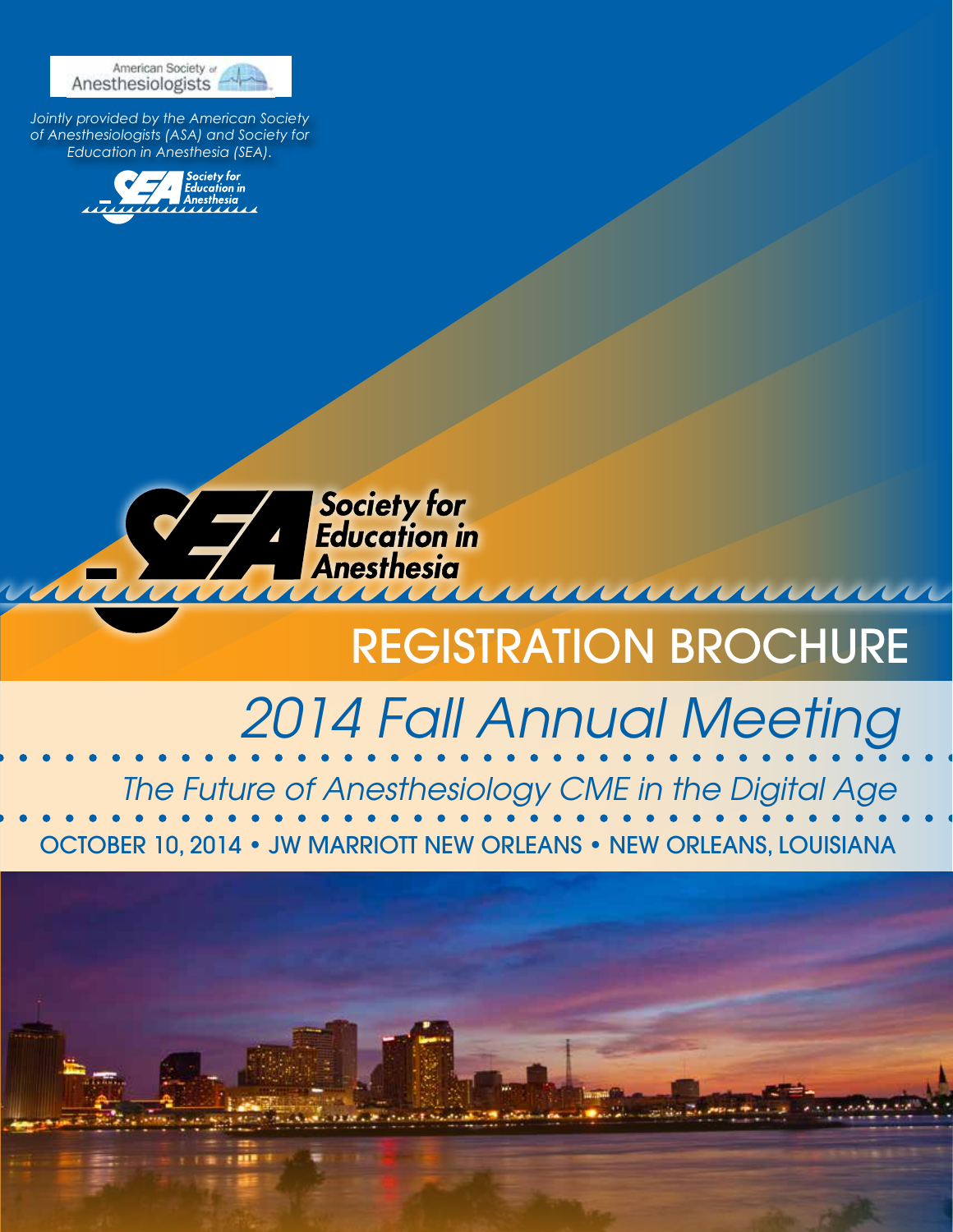### **Target Audience**

This meeting is intended for medical students, residents, and faculty physician educators in anesthesiology and related disciplines who are interested in how technology, economics and legislation impact medical and anesthesia education, as well as how to improve teaching skills and faculty development.

# **About This Meeting**

The purpose of this annual meeting is to educate and share information that will enable anesthesia educators to provide the highest level of education and improve patient outcomes. Opportunities for Questions and Answers will be provided at the conclusion of each presentation.

### **Registration**

Registration for the 2014 Fall Annual Meeting includes continental breakfasts, coffee breaks, lunch, all workshops and the program syllabus. Note that all fees are quoted in U.S. currency. Non-Member registration fee includes SEA Active Membership Dues for the remainder of 2014 and 2015. Member registrants must have 2014 dues paid in order to receive the member discount. Registration for the meeting can be made either by using the registration form in this brochure or through the SEA's Web site at www.SEAhq.org.

### **Registration Deadline**

The early bird registration deadline for the meeting is September 26, 2014. Registration for the meeting will close on October 6, 2014. If you have not registered prior to October 6, 2014 you should do so onsite at the meeting.

### **ACCME Accreditation and Designation Statements**

This activity has been planned and implemented in accordance with the accreditation requirements and policies of the Accreditation Council for Continuing Medical Education (ACCME) through the joint providership of American Society of Anesthesiologists and the Society for Education in Anesthesia. The American Society of Anesthesiologists is accredited by the ACCME to provide continuing medical education for physicians.

The American Society of Anesthesiologists designates this live activity for a maximum of 7.5 *AMA PRA Category 1 Credits™*. Physicians should only claim credit commensurate with the extent of their participation in the activity.

### **Disclaimer**

The information provided at this CME activity is for continuing medical education purposes only and is not meant to substitute for the independent medical judgment of a healthcare provider relative to diagnostic and treatment options of a specific patient's medical condition.

# **Disclosure Policy**

The American Society of Anesthesiologists and the Society for Education in Anesthesia adheres to ACCME Essential Areas, Standards, and Policies regarding industry support of continuing medical education. Disclosure of the planning committee and faculty's commercial relationships will be made known at the activity. Faculty are required to openly disclose any limitations of data and/or any discussion of any off-label, experimental, or investigational uses of drugs or devices.

# **Conflict Resolution Statement**

In accordance with the ACCME Standards for commercial support of CME, the American Society of Anesthesiologists and the Society for Education in Anesthesia has implemented mechanisms, prior to the planning and implementations of this CME activity, to identify and resolve conflicts of interest for all individuals in a position to control content of this CME activity.

### **Special Needs**

The Society for Education in Anesthesia fully complies with the legal requirements of the Americans with Disabilities Act and the rules and regulations thereof. If any attendee in this educational activity is in need of accommodations, please contact the SEA at (414) 389-8614.

### **Cancellation Policy**

Cancellations received through September 26, 2014 will receive a full refund. Cancellations received from September 27-October 2, 2014 will receive a refund of 80 percent. Refunds will not be given after October 3, 2014. Cancellation of a meeting registration must be submitted in writing. Refunds will be determined by date written cancellation is received at the SEA office in Milwaukee, Wisconsin.

### **Overall Learning Objectives**

At the conclusion of this activity, participants should be able to:

- Enlist available digital media for medical education.
- Compare and contrast different global and small group media with traditional educational offerings for anesthesia education.
- Identify which digital media and delivery technique would best suit the anesthesia educational task at hand.

# **Guidebook Mobile App**

The SEA 2014 Fall Annual Meeting has gone mobile using Guidebook!

We strongly encourage you to download our mobile guide to enhance your experience at the SEA 2014 Fall Annual Meeting. You'll be able to plan your day with a personalized schedule and download all the meeting materials.

The app is compatible with iPhones, iPads, and Android devices. Windows Phone 7 and Blackberry users can access the same information via our mobile site at http://guidebook.com/browse/.

You can get the guide via one of the methods below:

- Download 'Guidebook' from the Apple App Store or the Android **Marketplace**
- Visit http://guidebook.com/getit from your phone's browser
- Scan the following image with your mobile phone (QR-Code reader required, e.g. 'Red Laser', 'Barcode Scanner')

From the Guidebook application, tap "Download Guides" then "Redeem Code".

Enter the code **seafall2014** and the guide will download to your device!



uidebook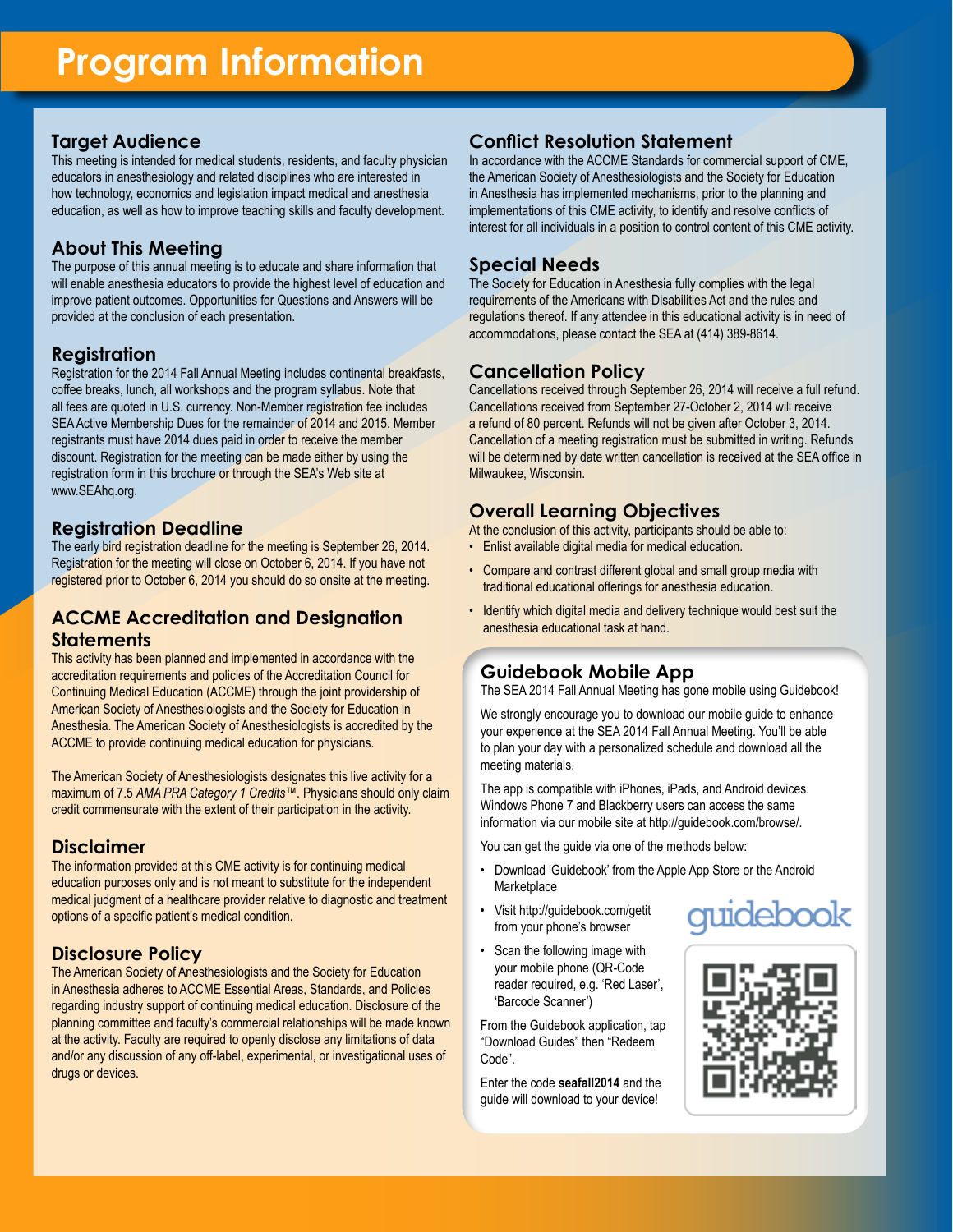# **Workshop Program Objectives**

# **A.) Anesthesiology Residency Curriculum: Utilizing Digital Media to Strategize for the Next Accreditation System**

At the conclusion of the workshop, the attendee should be able to:

- •Identify anesthesiology milestones that are likely to necessitate innovative teaching strategies.
- •Share innovative digital educational approaches.
- •Assign digital teaching techniques to the milestones discussed.
- •Incorporate innovative remote digital teaching techniques into existing residency curriculum to support the residents' attainment of milestones.

# **B.) How to Manage Multidisciplinary Trainee Competition by Developing Resident Management and Leadership Skills Utilizing the Anesthesia Care Team Approach**

At the conclusion of the workshop, the attendee should be able to:

- •Define resident "charge" and "substaffing" and list the duties of these leadership roles as a method to address multidisciplinary trainee competition utilizing the anesthesia care team model.
- •Create an orientation program for the anesthesia care team to delineate individual roles and specific educational needs.
- •Implement a mentoring system to develop residents' leadership and professional skills.
- •Design a method to assess the success of this learning approach.
- •Apply the individual outcomes to Anesthesiology Educational Milestones.

# **C.) Strategic Implementation of the Milestones at Your Program**

At the conclusion of the workshop, the attendee should be able to:

- •Identify strategies already being used to facilitate implementation of the milestones.
- •Identify ongoing barriers to implementation.
- •Develop strategies for implementaiton in light of identifieed barriers.

## **D.) Milestone Implementation: Developing a Strategic Plan to Elevate Your Program**

At the conclusion of the workshop, the attendee should be able to:

- •Define Obstacles to Milestone Implementation.
- •Identify Strategies to Divide the Work of Milestone Implementation Through an Organized Framework.
- Learn Methods to Motivate Faculty Commitment to Milestones.
- •Identify Specific Strategies for Improving Program Quality while Adressing Obstacles to Milestone Implementation.

# **E.) Teaching and Learning Kinetics of Inhaled Anesthetics in the Digital Age**

At the conclusion of the workshop, the attendee should be able to:

- •Incorporate that fresh gas flow, vaporizer setting, expired anesthetic concentration, and alveolar ventilation all contribute to the evolving alveolar concentration and anesthetic depth.
- •Recognize that careful monitoring of end-tidal anesthetic concentration and adjustment of vaporizer setting and fresh gas flow are required to maintain constant anesthetic depth.

# **F.) Giving Feedback Across Language Barriers**

At the conclusion of the workshop, the attendee should be able to:

- •Define language skills for communicative competence.
- •Explore feedback techniques of non-verbal communication competences (discourse, pragmatic and strategic).
- •Analyze inter-cultural barriers in communication, and feedback techniques to overcome them.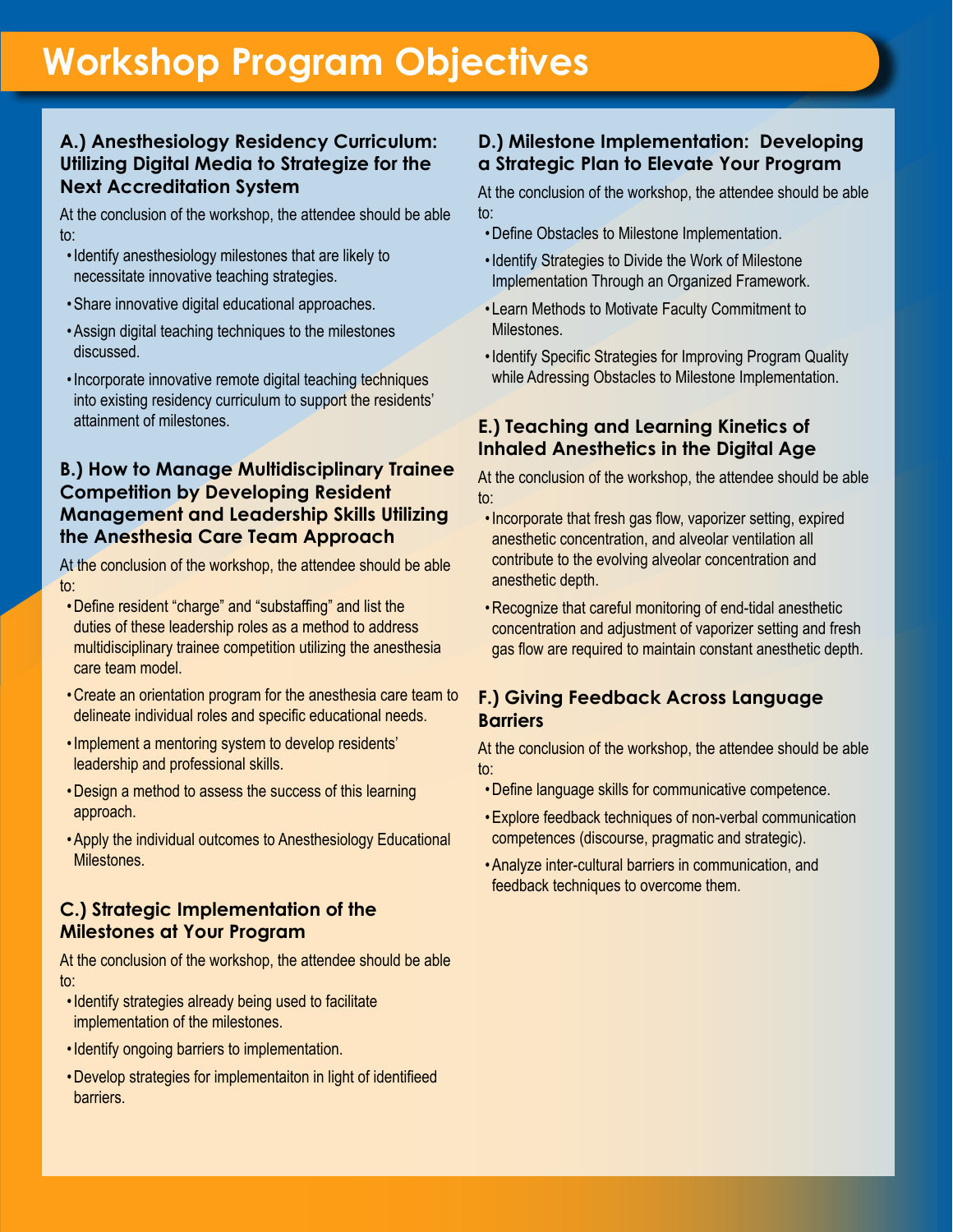# **Program Schedule**

# *Friday, October 10, 2014*

| <b>Time</b>           | <b>Event</b>                                                                                                                                                                                                                                            |
|-----------------------|---------------------------------------------------------------------------------------------------------------------------------------------------------------------------------------------------------------------------------------------------------|
| $6:45$ am $-5:00$ pm  | <b>SEA Fall Meeting Registration</b>                                                                                                                                                                                                                    |
| $7:00$ am $-8:00$ am  | <b>Breakfast &amp; Committee Roundtable Discussions</b>                                                                                                                                                                                                 |
| $8:00$ am $- 8:15$ am | <b>Welcome and Announcements</b><br>Ira Todd Cohen, MD, MEd - SEA President<br>Basem B. Abdelmalak, MD - Meeting Chair                                                                                                                                  |
| $8:15$ am $-9:15$ am  | McLeskey Lecture: From Digital Badges to IBM Watson: Trends in Medical Education<br>Neil Mehta, MD, FACP                                                                                                                                                |
| $9:15$ am $-10:00$ am | <b>Distant Learning and the Virtual Classrooms</b><br>John P. Lawrence, MD, MEd                                                                                                                                                                         |
| 10:00 am - 10:15 am   | <b>Announcements &amp; Coffee Break</b>                                                                                                                                                                                                                 |
| 10:15 am - 12:00 pm   | Workshops (Space is limited to 30 per workshop)                                                                                                                                                                                                         |
|                       | A.) Anesthesiology Residency Curriculum: Strategizing for the Next Accreditation System<br>Jaime B. Hyman, MD; Bryan Mahoney, MD; Meg Rosenblatt, MD; Ravi S. Tripathi, MD                                                                              |
|                       | B.) How to Manage Multidisciplinary Trainee Competition by Developing Resident<br>Management and Leadership Skills Utilizing the Anesthesia Care Team Approach<br>Robert G. Krohner, DO; Kristin Ondecko Ligda, MD; Ryan C. Romeo, MD; Fatima Zahir, MD |
|                       | C.) Strategic Implementation of the Milestones at Your Program<br>J. Thomas McLarney, MD; Carol Ann B. Diachun, MD; Meir D. Chernofsky, MD                                                                                                              |
|                       | D.) Milestone Implementation: Developing a Strategic Plan to Elevate your Program<br>Kenneth R. Moran, MD; Galina Dimitrova, MD; Dean F. Connors, MD, PhD; Demicha D. Rankin, MD                                                                        |
|                       | E.) Teaching and Learning Kinetics of Inhaled Anesthetics in the Digital Age<br>James H. Philip, ME(E), MD; Daniel Castillo, MD; Alexander S. Kuo, MS, MD; Valérie Billard, MD                                                                          |
|                       | F.) Giving Feedback Across Language Barriers<br>Ljuba Stojiljkovic, MD; Christina Park, MD; Andres T. Navedo-Rivera, MD                                                                                                                                 |
| 12:00 pm $-$ 1:00 pm  | <b>Business Meeting &amp; Luncheon</b>                                                                                                                                                                                                                  |
| 1:00 pm $-$ 1:45 pm   | Duke Award Presentation: Teaching Practical Anesthesia in the OR<br>Berend Mets, MB, ChB, PhD, FRCA, FFA(SA)                                                                                                                                            |
| 1:45 pm $-3:00$ pm    | <b>Panel: Global Media Education</b><br>Moderator: Basem B. Abdelmalak, MD                                                                                                                                                                              |
|                       | <b>Massive Open Online Courses (MOOC)</b><br>Larry F. Chu, MD, MS                                                                                                                                                                                       |
|                       | <b>Personalized Online Learning</b><br>Neil B. Mehta, MD, FACP                                                                                                                                                                                          |
|                       | <b>Social Media and Education</b><br>Viji Kurup, MD                                                                                                                                                                                                     |
| $3:00$ pm $-3:15$ pm  | <b>Coffee Break</b>                                                                                                                                                                                                                                     |
| $3:15$ pm $-5:00$ pm  | <b>Panel: Small Group Education</b><br>Moderator: Carol Ann B. Diachun, MD                                                                                                                                                                              |
|                       | Traditional Lectures is the Past, President and the Future<br>Jane Easdown, MD                                                                                                                                                                          |
|                       | Interactive Learning (PBLD, workshops, Flipped Classrooms, etc.)<br>Saundra E. Curry, MD                                                                                                                                                                |
|                       | <b>Simulation is IT</b><br>Shawn T. Beamann, MD                                                                                                                                                                                                         |
|                       | <b>Immersive Learning</b><br>Suzanne L. Strom, MD                                                                                                                                                                                                       |
| 5:00 pm               | <b>Meeting Adjourns</b>                                                                                                                                                                                                                                 |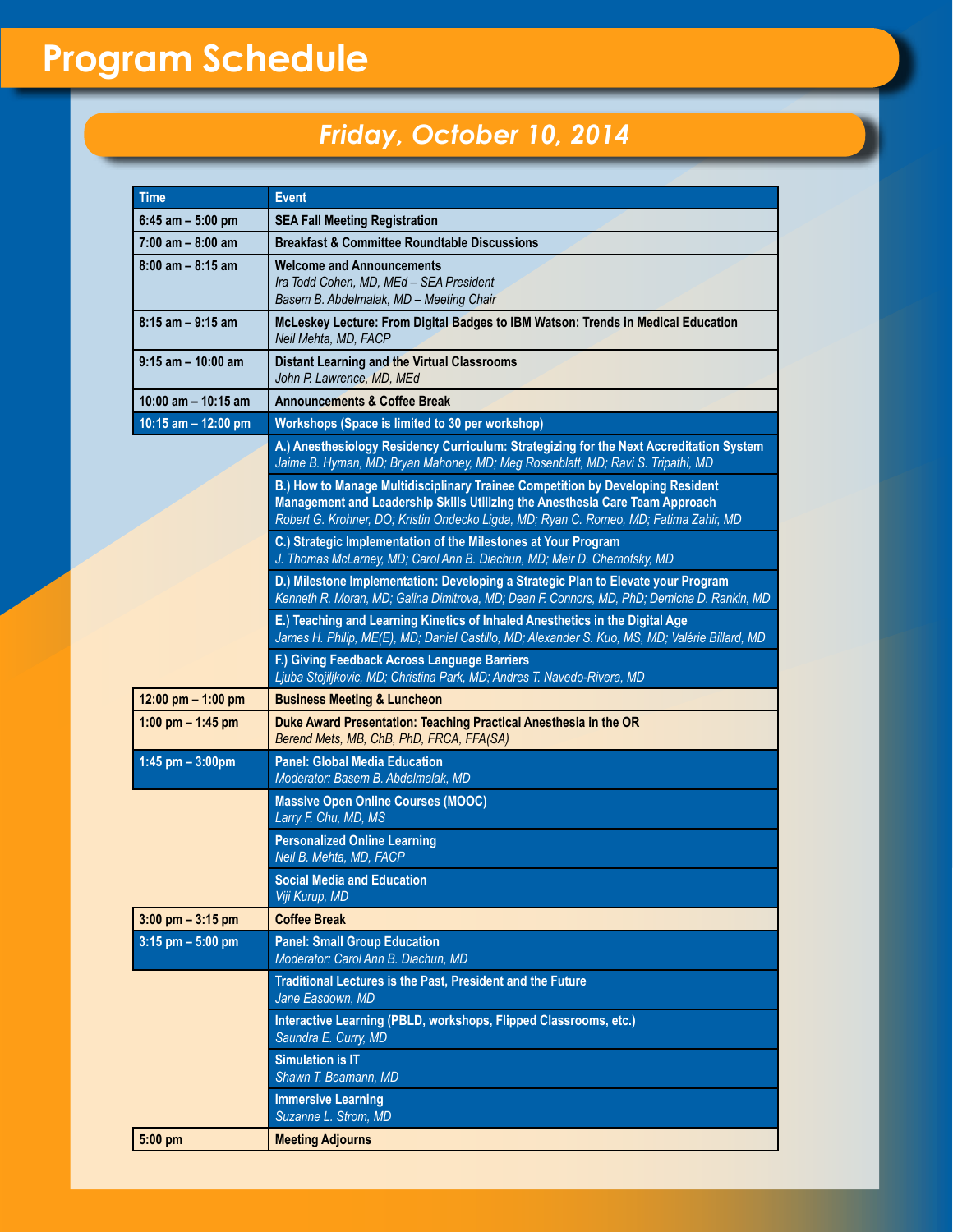# **Hotel and Transportation Information**

# **JW Marriott New Orleans**

614 Canal Street New Orleans, LA 70130 Phone: 504-525-6500 Fax: 504-525-8068 Website: http://jwmarriottneworleans.com/

### **Online Reservations**

Reservations start at \$275/night. All reservations must be made through the ASA Annual Meeting Housing Bureau at http://asahq.org/Annual%20Meeting/Attend/Housing

### **Transportation**

From Louis Armstrong New Orleans International Airport – MSY it is 16 miles. Taxi is approximately \$33 each way.

### **Parking**

\*Parking Rates are Subject to Change and Limited Valet Service \$40 overnight, \$20 day plus tax, with in/out privileges - no oversized vehicles.

# *Mark your calendar and be sure to join us at these future SEA Meetings*



**2015 Spring Annual Meeting** April 24 – April 26, 2014 Seattle, WA *In conjunction with the Association for Surgical Education Annual Meeting*



**2015 Workshop on Teaching**  January 30 – February 3, 2015 The Alfond Inn Winter Park, FL



**2015 Fall Annual Meeting**  October 23, 2015 San Diego, CA

# **Program Planning Committee**

**Basem B. Abdelmalak, MD** *Fall Meeting Chair*  Associate Professor of Anesthesiology Cleveland Clinic Cleveland, OH

**Carol Ann B. Diachun, MD** *Associate Chair for Education* Associate Professor of Anesthesiology University of Florida College of Medicine – Jacksonville Jacksonville, FL

**Adrian Hendrickse, BM, FRCA** Associate Professor University of Colorado Denver Aurora, CO

**Elena J. Holak, MD, PharmD** Professor of Anesthesia Medical College of Wisconsin Milwaukee, WI

#### **Stephanie B. Jones, MD** Vice Chair for Education Department of Anesthesia, Critical Care, and Pain Medicine Beth Israel Deaconess Medical Center Associate Professor in Anesthesia Harvard Medical School Boston, MA

#### **John D. Mitchell, MD**

Residency Program Director Department of Anesthesia, Critical Care and Pain Medicine Beth Israel Deaconess Medical Center Assistant Professor of Anesthesia Harvard Medical School Boston, MA

**Michael R. Sandison, MD** Professor Albany Medical Center Albany, NY

#### **Deborah A. Schwengel, MD**

Assistant Professor of Anesthesiology, Critical Care Medicine and Pediatrics John Hopkins Hospital Baltimore, MD

#### **Karen J. Souter, MB, BS, FRCA**

Associate Professor, Vice Chair for Education & Residency Program **Director** University of Washington School of **Medicine** Seattle, WA

#### **Samuel D. Yanofsky, MD, MSEd**

Assistant Professor of Clinical Anesthesiology Keck School of Medicine of the University of Southern California Program Director, Children's Hospital Los Angeles, CA

**David A. Young, MD, Med** Associate Professor Baylor College of Medicine Houston, TX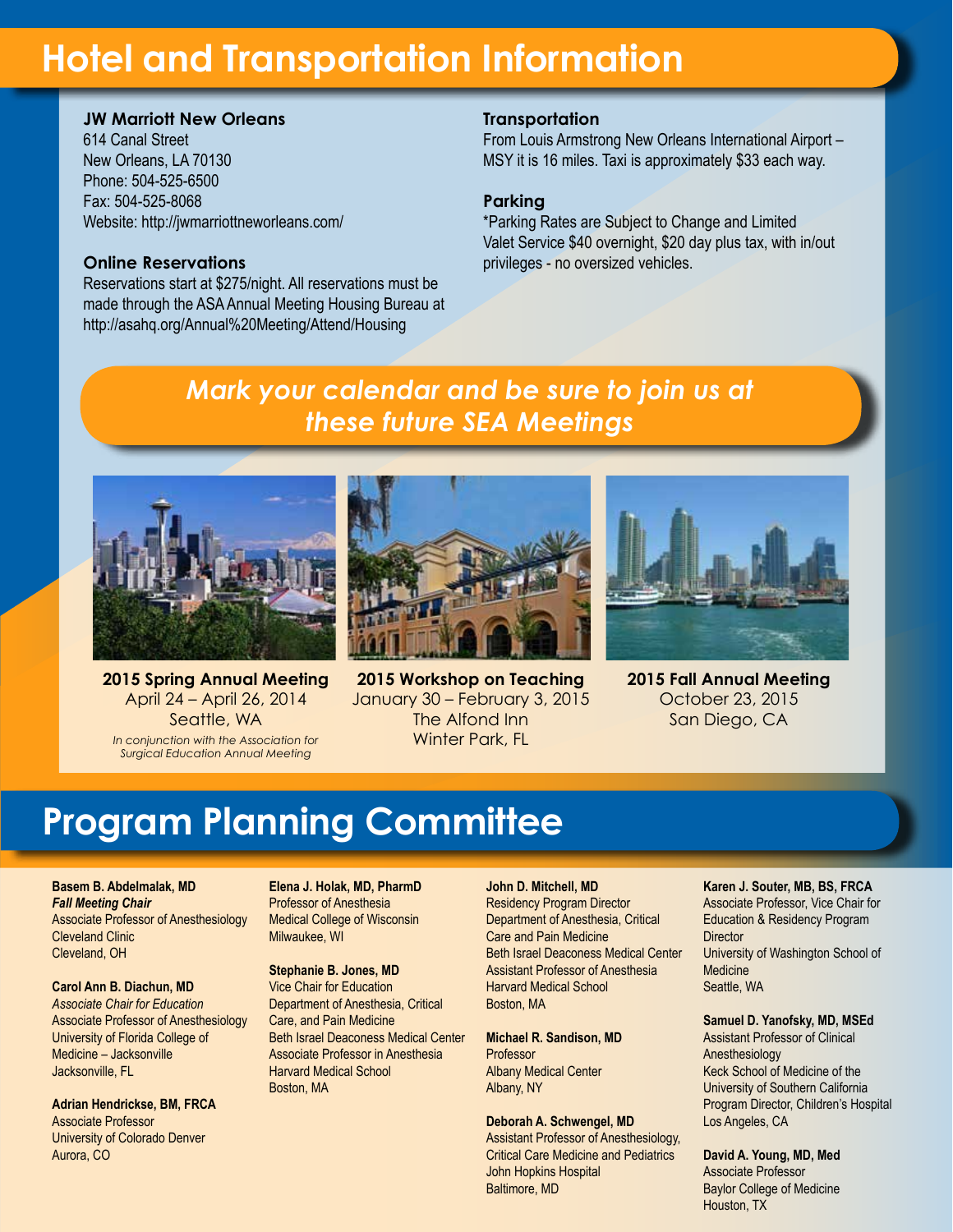# **Faculty**

**Basem B. Abdelmalak, MD** Associate Professor of Anesthesiology Cleveland Clinic Cleveland, OH

**Shawn T. Beamann, MD** Associate Professor University of Pittsburgh Pittsburgh, PA

#### **Valérie Billard, MD** Staff Anesthesiologist, Chief of Post Anesthesia Care Unit Institut de Cancérologie Gustave Roussy Cedex, France

**Daniel Castillo, MD** Associate Professor of Anesthesiology University of Mississippi Medical **Center** Jackson, MS

**Meir D. Chernofsky, MD** Assistant Professor, Staff Anesthesiologist Uniformed Services University Bethesda, MD

**Larry F. Chu, MD, MS** Associate Professor Stanford University School of Medicine Stanford, CA

**Dean F. Connors, MD, PhD** Associate Professor of Clinical Anesthesia The Ohio State University Wexner Medical Center Columbus, OH

**Saundra E. Curry, MD** Columbia University New York, NY

### **Carol Ann B. Diachun, MD** Associate Chair for Education Associate Professor of Anesthesiology University of Florida College of Medicine – Jacksonville Jacksonville, FL

### **Galina Dimitrova, MD**

Assistant Professor Clinical The Ohio State University Wexner Medical Center Columbus, OH

### **Jane Easdown, MD**

Associate Professor of Anesthesiology Vanderbilt University Medical **Center** Nashville, TN

**Jaime B. Hyman, MD** Assistant Professor, Department of Anesthesiology Icahn School of Medicine at Mount Sinai New York, NY

**Robert G. Krohner, DO** Associate Professor of Anesthesiology University of Pittsburgh Medical Center, Magee-Womens' Hospital of UPMC Pittsburgh, PA

**Alexander S. Kuo, MS, MD** Clinical Fellow in Anesthesia Massachusetts General Hospital Boston, MA

#### **Viji Kurup, MD** Associate Professor Director, Departmental Education Department of Anesthesiology Yale University School of Medicine

New Haven, CT **John P. Lawrence, MD, MEd**

University of Cincinnati College of **Medicine** Cincinnati, OH

**Bryan Mahoney, MD** Assistant Professor Associate Director of Residency **Education** Department of Anesthesiology Mount Sinai St Luke's Roosevelt **Hospital** 

**J. Thomas McLarney, Jr., MD** Associate Professor of Anesthesiology University of Kentucky Lexington, KY

**Neil B. Mehta, MD, FACP** Associate Professor of Medicine Cleveland Clinic Lerner College of Medicine Cleveland, OH

#### **Berend Mets, MB, ChB, PhD, FRCA, FFA(SA)** Eric A. Walker Professor

and Chair, Department of Anesthesiology Penn State College of Medicine Penn State Milton S. Hershey Medical Center Hershey, PA

### **Kenneth R. Moran, MD**

Assistant Professor - Clinical Residency Program Director Department of Anesthesiology The Ohio State University Wexner Medical Center Columbus, OH

### **Andres T. Navedo-Rivera, MD**

Clinical Instructor in Anaesthesia, Harvard Medical School Senior Associate in Anesthesiology, Boston Children's Hospital Department of Anesthesia Boston, MA

### **Kristin Ondecko Ligda, MD**

Assistant Professor of Anesthesiology University of Pittsburgh Medical Center, UPMC Mercy Hospital Pittsburgh, PA

### **Christina Park, MD**

Associate Professor of Anesthesiology Northwestern University Chicago, IL

### **James H. Philip, ME(E), MD**

Professor of Anaesthesia Harvard Medical School, Brigham and Women's Hospital Boston, MA

**Demicha D. Rankin, MD**

Assistant Professor – Clinical The Ohio State University Wexner Medical Center Columbus, OH

### **Ryan C. Romeo, MD**

Associate Professor of Anesthesiology University of Pittsburgh Medical Center, Magee-Womens' Hospital of UPMC Pittsburgh, PA

### **Meg Rosenblatt, MD**

Professor Mount Sinai Medical Center New York, NY

### **Ljuba Stojiljkovic, MD**

Associate Professor of Anesthesiology Northwestern University Chicago, IL

**Suzanne L. Strom, MD**

University of California Medical Center Irvine Orange, CA

### **Ravi S. Tripathi, MD**

Assistant Professor Clinical Program Director, Anesthesiology Critical Care Medicine Fellowship Ohio State University Medical **Center** Columbus, OH

**Fatima Zahir, MD**

Assistant Professor of Anesthesiology University of Pittsburgh Medical Center, Magee-Womens' Hospital of UPMC Pittsburgh, PA